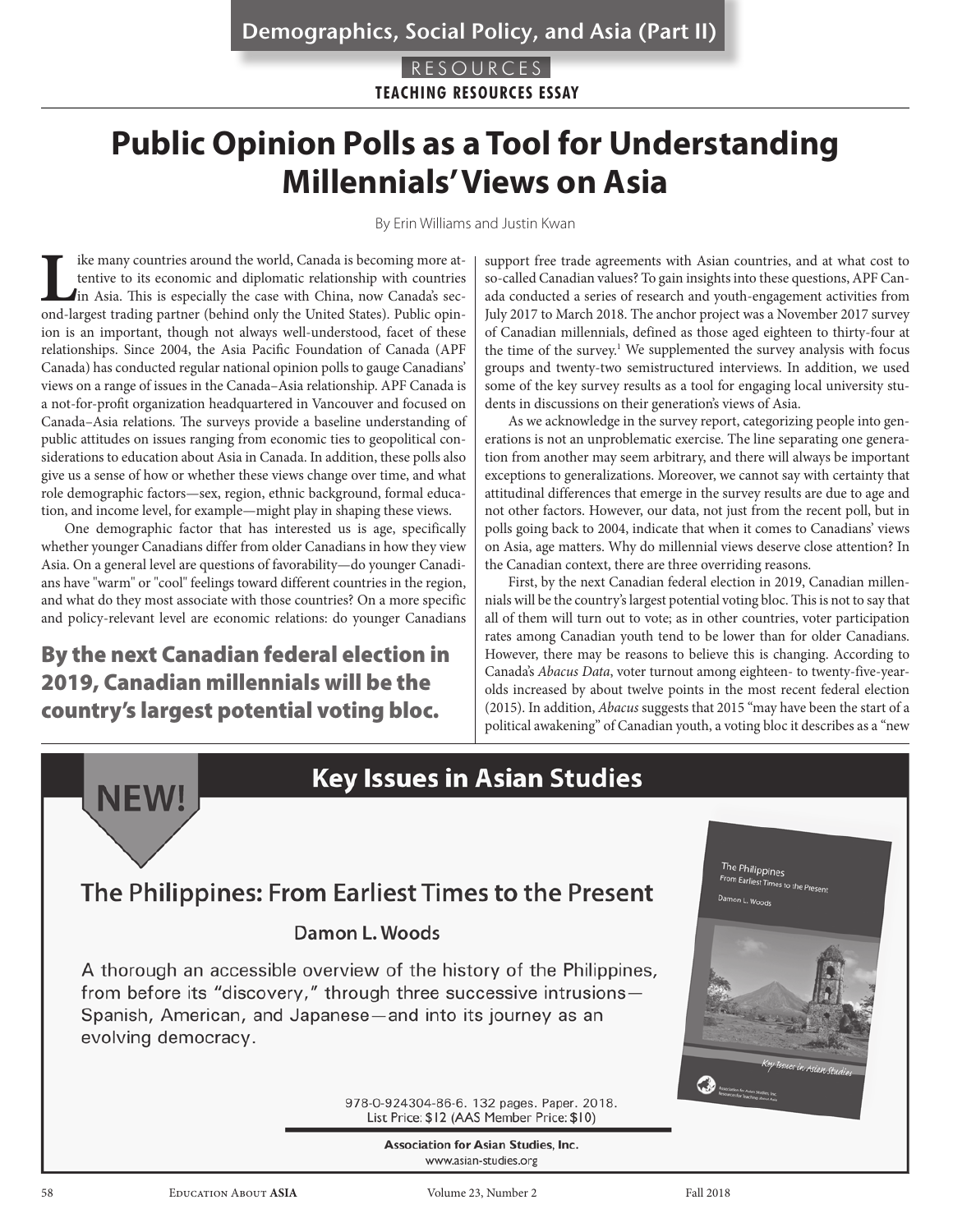# Demographics, Social Policy, and Asia (Part II)

### RESOURCES **TEACHING RESOURCES ESSAY**

electoral powerhouse in Canada."2 If that prediction is correct, the views of millennials will be of particular interest to Canada's three major political parties, all of whom will be actively seeking their support.

Millennials' views will matter at a pivotal time in Canadian foreign engagement. Canada's economy has historically been heavily dependent on trade with the United States. But the 2016 US election has threatened to upend the status quo, especially the terms of the North American Free Trade Agreement (NAFTA). This is prompting Canadians to get serious

about looking elsewhere for key economic partnerships. That "elsewhere" is the Asia–Pacific, including key markets like China, Japan, and the Association of Southeast Asian Nations (ASEAN). To date, the rise of antitrade sentiment has not taken hold among the Canadian public the way it has in the US and parts of Europe. Indeed, a June 2018 APF Canada poll shows that a majority (53 percent) of Canadians are concerned that Canada is falling behind international competitors in gaining access to Asian markets. As such, a majority also support free trade agreements with China (59 percent) and India (66 percent), an increase over previous years.<sup>3</sup> It is a matter of political expedience for politicians and policymakers who are courting millennials' support to get a more fine-grained understanding of the latter's views on these issues.

Second, millennials are the most "Asian" age cohort in Canada. According to the 2016 Canadian census, more than one-fifth of Canadians are foreign-born. Seven of the ten top source countries for immigrants to Canada in the last five years are Asian, with the Philippines being the largest source country, followed by India and China. These family and heritage connections with Asia are evident in our survey results. As seen in Figure 1, when asked, "Can you speak an Asian language well enough to conduct a conversation?" 23 percent of eighteen- to twenty-four-year-olds said yes, a sharp increase from the 8 percent of twenty-five- to thirty-four-year-olds who can speak an Asian language and the 2 percent of Canadians over the age of thirty-five. As seen in Figure 2, most (61 percent) of those who answered yes to the previous question self-identified as Asian. On one hand, we are careful not to make assumptions that one's attitudes toward Asia are determined or necessarily shaped by one's heritage. Still, we recognize that firsthand exposure to Asia through such connections cannot be discarded as an important factor. As we discovered in our focus groups and discussions, participants with Asian heritage had widely varying levels of firsthand familiarity with Asia, and by no means did this group have a uniformity of views.

Third, young millennials in particular are coming of age professionally and politically at a time when "the rise of Asia" is not a hypothetical or future scenario, but a concrete reality. As in other countries, there are daily reminders of Asia's—especially China's—growing economic, diplomatic, and political clout. Never in Canada's history has public opinion on the relationship with China mattered more than it does now. In addition, for the first time in modern history, Asia includes a strong China and a strong Japan. In the coming decades, a strong India may be added to that constellation. Getting a baseline of young Canadian views of this region is thus important; it will be equally important for us to track how these views change in response to global gravitational shifts.

What did we learn from our survey about the views of millennials?

### **CANADIAN MILLENNIALS' VIEWS ON ASIA: KEY SURVEY FINDINGS**

The survey was conducted in September and October 2017 with 1,527 Canadian adults. This included an oversampling of respondents aged eighteen to twenty-four to ensure that the number of responses would be ade-

Seven of the ten top source countries for immigrants to Canada in the last five years are Asian, with the Philippines being the largest source country, followed by India and China.



Base: 1,527 total respondents (459 millennials ages 18–24, 197 millennials ages 25–34, and 871 persons ages 35+). Q12: Can speak an Asian language well enough to conduct a conversation?

Note: Percentage of non-Asian-language speakers not shown.



Figure 2:

Base: 75 Asian-language speakers.

Q10: Do you identify yourself as ethnically Asian?

Q12: Can you speak an Asian language well enough to conduct a conversation?

quate for a detailed analysis of this age cohort's views. Overall, the survey pointed to two key findings:

#### **(1) There are intragenerational differences**

On several questions, there was a pronounced difference in views between younger millennials—those aged eighteen to twenty-four—and older millennials—those aged twenty-five to thirty-four. Unsurprisingly, the younger cohort describes themselves as still forming their opinions about a lot of issues. Also unsurprising was a higher incidence of "don't know" responses to questions in the survey. Their older counterparts, in contrast, report being fairly well-informed and having well-established views.

**(2) Young millennials are more positive about Asia** Compared to Canadians over the age of twenty-five, younger millennials are more positive toward Asia. As seen in Figure 3, 61 percent of this cohort says they have favorable views, compared to 47 percent and 48 percent, respectively, for both older millennials (ages twenty-five to thirty-four) and Gen Xers and boomers (over ages thirty-five). Unsurprisingly, young millennials report getting most of their information about Asia from social media; however, discussions with members of this age cohort suggest that the original sources of information do not differ substantially from what is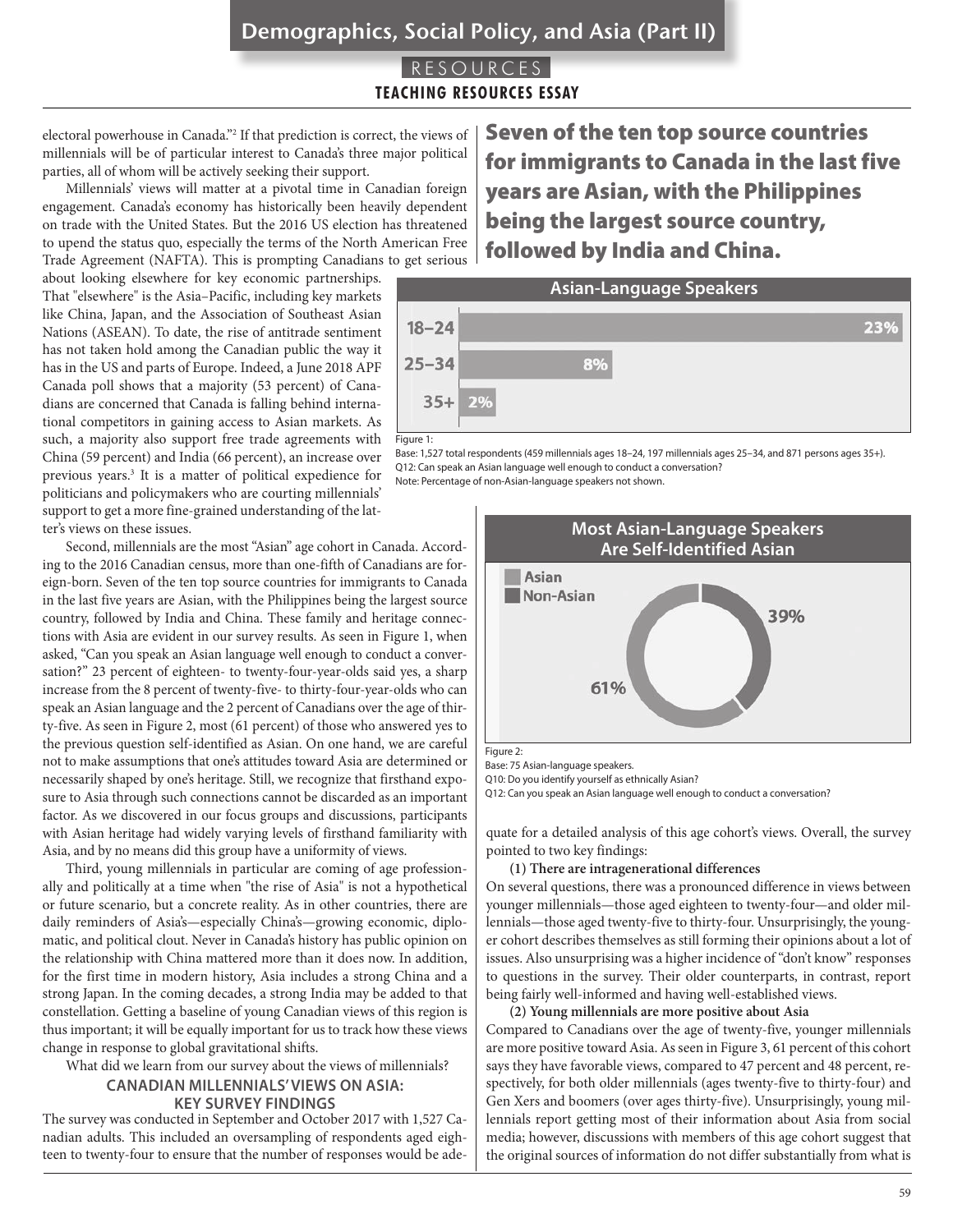### RESOURCES **TEACHING RESOURCES ESSAY**



Figure 3:

typically consumed by Canadians twenty-five and older. The focus group and large group discussions yielded additional insights into these views and will be discussed in greater detail below.

### **CANADIAN MILLENNIALS' VIEWS ON ASIA: KEY FINDINGS FROM FOCUS GROUPS, INTERVIEWS, AND LARGE GROUP DISCUSSIONS**

As noted above, we supplemented the survey analysis with two focus groups (with nine and seven participants), twenty-two semistructured interviews, and two group discussions (one with fifty participants and the other with thirty participants). The vast majority of the participants were young millennials, but by no means a representative sample of this asked participants to name the country or territory that comes to mind first when they hear the word "Asia." The overwhelming response was "China."

age cohort. Although they were not all from Vancouver, they all lived there at the time of their participation. Vancouver is a very "Asian" city, both in its commercial orientation and in the family background of much of its population. (Whites are now the city's largest visible minority.) In addition, our discussion participants were all receiving or had received a university education and said they were regular consumers of information about global issues and Canadian foreign policy. One focus group consisted of students from a class on ethics and world politics at a local university. Some of these participants, in addition, were simultaneously enrolled in courses on Chinese politics and global China. The

two large group discussions took place at another university with students in a course on protecting human rights. Not all of them self-described as being particularly interested in or informed about Asia, which gave these discussions some interesting variety.

Given that the focus group and discussion participants were part of an educated elite, we were cautious about generalization. Indeed, one of the limitations of this work is that the insights provided by the discussions capture only a specific subset of educated youth. Nonetheless, we determined that it was valuable to have a more in-depth understanding of the views for two reasons. First, these discussions provided a window into the evolving thought processes of millennials who were actively learning about Asia and



Canadian foreign affairs. Second, their fields of study (political science, international relations, economics) meant they were very likely to be among the more politically active and engaged members of their generation, and possibly even in positions of political or economic influence later in their careers.

What did we learn from our discussions with this key subset?

### **MORE NEUTRAL VIEWS OF CHINA**

One of the main points of discussion was this group's overall impressions of China. In a word-association exercise, we asked participants to name the country or territory that comes to mind first when they hear the word "Asia." The overwhelming response was "China." We then asked them to name the two words that come to mind first when they hear the name of that country. Here, two main patterns emerged. One was the word "economy" and related imagery, like "manufacturing," "factory," and "made in China."

### Figure 4:

Base: 1,527 total respondents (459 millennials ages 18–24, 197 millennials ages 25–34, and 871 persons ages 35+).

Q8: In your opinion, Canada should prioritize relationships with countries that meet which ONE of the following criteria? Please choose the ONE that is most important to you.

Note: Percentages of "I don't know" not shown.

Base: 1,527 total respondents (459 millennials ages 18–24, 197 millennials ages 25–34, and 871 persons ages 35+). Q2: Please rate your feelings toward Asia in general, with 10 meaning you have a "very warm, favorable" feeling and 1 meaning you have a "very cold, unfavorable" feeling.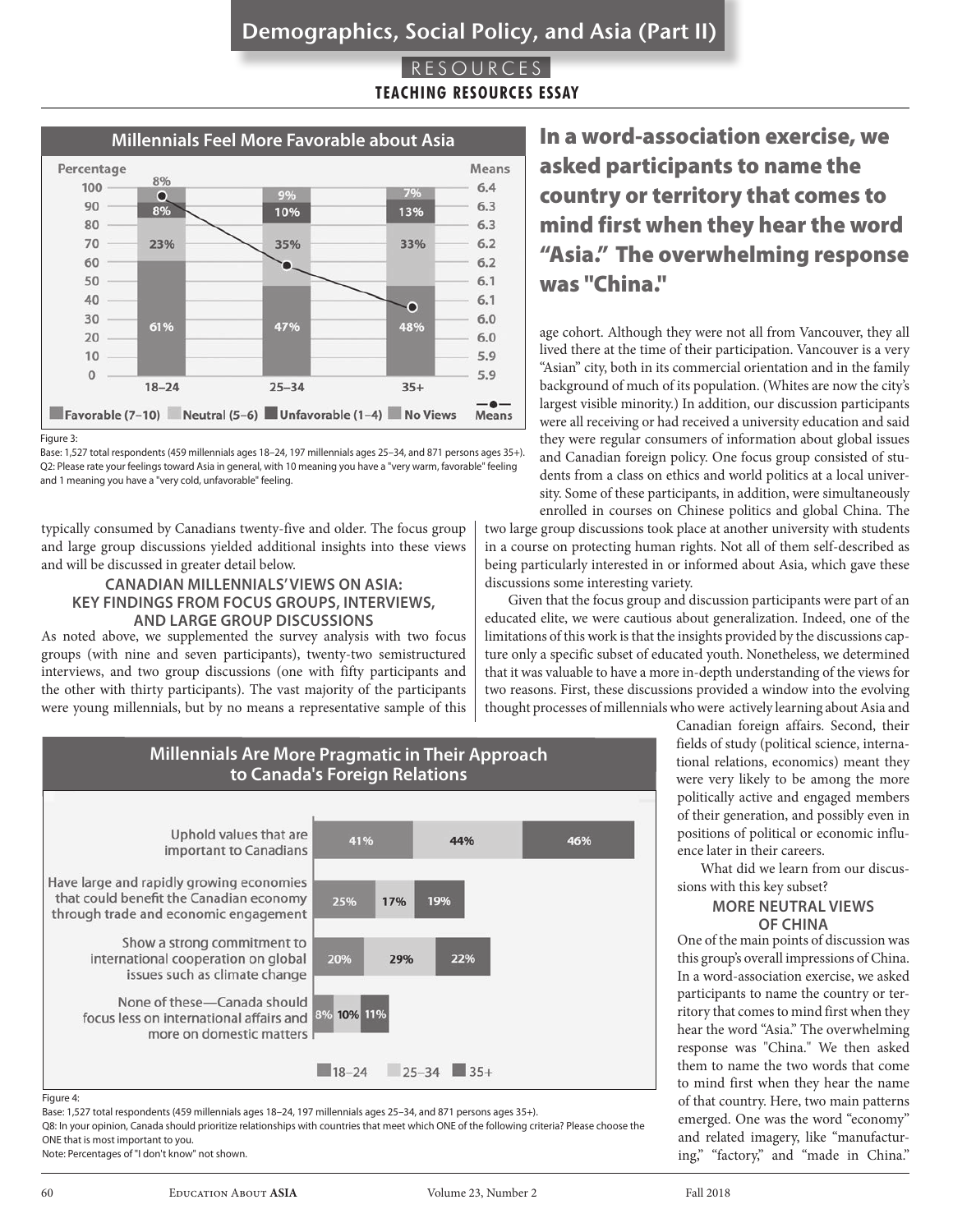### Demographics, Social Policy, and Asia (Part II)

### RESOURCES **TEACHING RESOURCES ESSAY**

However, there was a subtle shift from the imagery of China twenty years ago, somewhat away from the image of China as the "factory to the world," and toward China as an economic juggernaut, with words like "power" and "powerhouse" being attached to the "economy" label.

The second pattern was words that referred to China's rapidly rising position in the world. That included words like "power," "scale," and "rising." What was notable about the tone of the ensuing discussion was a relative lack of expressions of anxiety about what China's rise would mean for the future. Instead, China's growing global heft was a fact that many participants accepted, rather than a cause for concern. Words regarding China's political character, such as "authoritarian," "communist," and "one-party state," were also mentioned but with less frequency. Similarly, issues re-

lated to the environment and growing technological sophistication also surfaced, albeit also with less frequency.

### **PRO-VALUES, BUT NOT AT ANY COST**

One of the perennial debates in Canadian foreign policy is the so-called values versus the economy debate. In other words, what should the balance be between projecting Canadian values—for example, the rights of women, indigenous peoples, and sexual minorities—and pursuing economic benefits? As noted above, a more recent APF Canada survey showed both robust support for closer trade ties with Asian countries and relatively high support for the current government's "progressive" trade agenda, which aims to negotiate labor and environmental standards, along with protection of vulnerable groups, into such trade agreements. The 2017 millennials survey found that among young millennials, there is a somewhat-higher preference for prioritizing relationships with countries that have large and growing economies, although support for values still ranked higher (see Figure 4).

The focus groups and discussions uncovered an interesting nuance in these views. In order to move the discussion from the abstract to the concrete, we used the example of Norway's tense relationship with China after the Nobel Committee awarded the Peace Prize to Chinese dissident Liu Xiaobo in 2010. Participants read a brief description of that case, including a short description of the economic blowback Norway suffered as a result. (Participants were informed that the Nobel Committee is independent of the Norwegian government, but also that the Chinese government did not make that distinction when determining its response.) The discussion centered on two questions: In hindsight, was it the right decision? And, if there were a similar situation in Canada, what would the right decision be?

The answers revealed a considerable amount of ambivalence. Many supported the Nobel Committee's decision, but found it difficult to accept that part of the population (people working in the salmon industry) suffered economically. Several participants coalesced around a kind of split-the-difference answer: it is important to stand up for your values, but only if you can afford to absorb the economic blow.

In this case, they viewed Norway as being able to afford it, but did not view Canada that way. As several participants explained, "[It was the] right decision for Norway, not the right decision for Canada."

The aforementioned *Abacus* report on Canadian youth sheds light on this heightened sensitivity to the potential economic consequences of pursuing values-oriented diplomacy; according to *Abacus'*s research, a large majority of Canadian youth are impacted negatively by rising prices for housing, food, and tuition. At the same time, there is a palpable concern among members of this age cohort about jobs and the ability to save enough for their futures.<sup>4</sup> Thus, it may be the case that these concerns factor heavily into gauging whether Canada should sacrifice its economic relationship with China for the sake of standing up for values.

## **What Do Canadian Millennials Think about the Rest of Asia, Canada, and the United States?**

#### By Erin Williams and Justin Kwan

II in the Canadian Millennial Views on Asia survey, 656 participants were asked what words they most associate with specific Asian countries' government, people, and position in the world. Participants were also asked to c n the Canadian Millennial Views on Asia survey, 656 participants were asked what words they most associate with specific Asian countries' government, people, and position in the world. Participants were also asked to choose descriptive words for Canada for each category (see below). The table presents the top two responses for each category.

 In the focus groups and class discussions, views of China were consistent with what was found in the survey, along with an emphasis on economic issues. Japan and South Korea were seen through the lens of culture/pop culture and were generally well-liked. One surprise was how little India showed up in these discussions, especially given its size and future role in the world.

 Question: Please select ONE word that best describes your impression of the following countries regarding their government/people/position in the world.

| Country              | Government <sup>1</sup>     | People <sup>2</sup> | Position in the World <sup>3</sup> |
|----------------------|-----------------------------|---------------------|------------------------------------|
| Canada               | <b>Liberal</b>              | Friendly            | Stable                             |
|                      | <b>Respecting of Rights</b> | Admired             | Cooperative/Leading                |
| China                | Authoritarian               | Hardworking         | Rising                             |
|                      | Repressive                  | Traditional         | Strong                             |
| India                | Corrupt                     | Poor                | Rising                             |
|                      | Dysfunctional               | Traditional         | Moderate                           |
| Japan                | Well-Functioning            | Hardworking         | Stable                             |
|                      | Conservative                | Traditional         | Strong                             |
| <b>Philippines</b>   | Authoritarian               | Hardworking         | Unstable                           |
|                      | Corrupt                     | Poor                | Weak                               |
| South Korea          | Democratic                  | Hardworking         | Stable                             |
|                      | Well-Functioning            | Traditional         | Cooperative                        |
| <b>United States</b> | Dysfunctional               | Arrogant            | Declining                          |
|                      | Corrupt                     | Friendly            | Unstable                           |

For more detailed results, please see https://tinyurl.com/y82zwa67, 18–24.

#### **NOTES**

- 1. Choices: Democratic, authoritarian, respecting of rights, repressive, corrupt, honest, accountable, unaccountable, dysfunctional, well-functioning, liberal, conservative.
- 2. Choices: Friendly, unfriendly, humble, arrogant, poor, rich, exciting, boring, honest, dishonest, admired, disliked, hardworking, religious, traditional.
- 3. Choices: Stable, unstable, strong, weak, moderate, rising, declining, threatening, cooperative, leading, following.